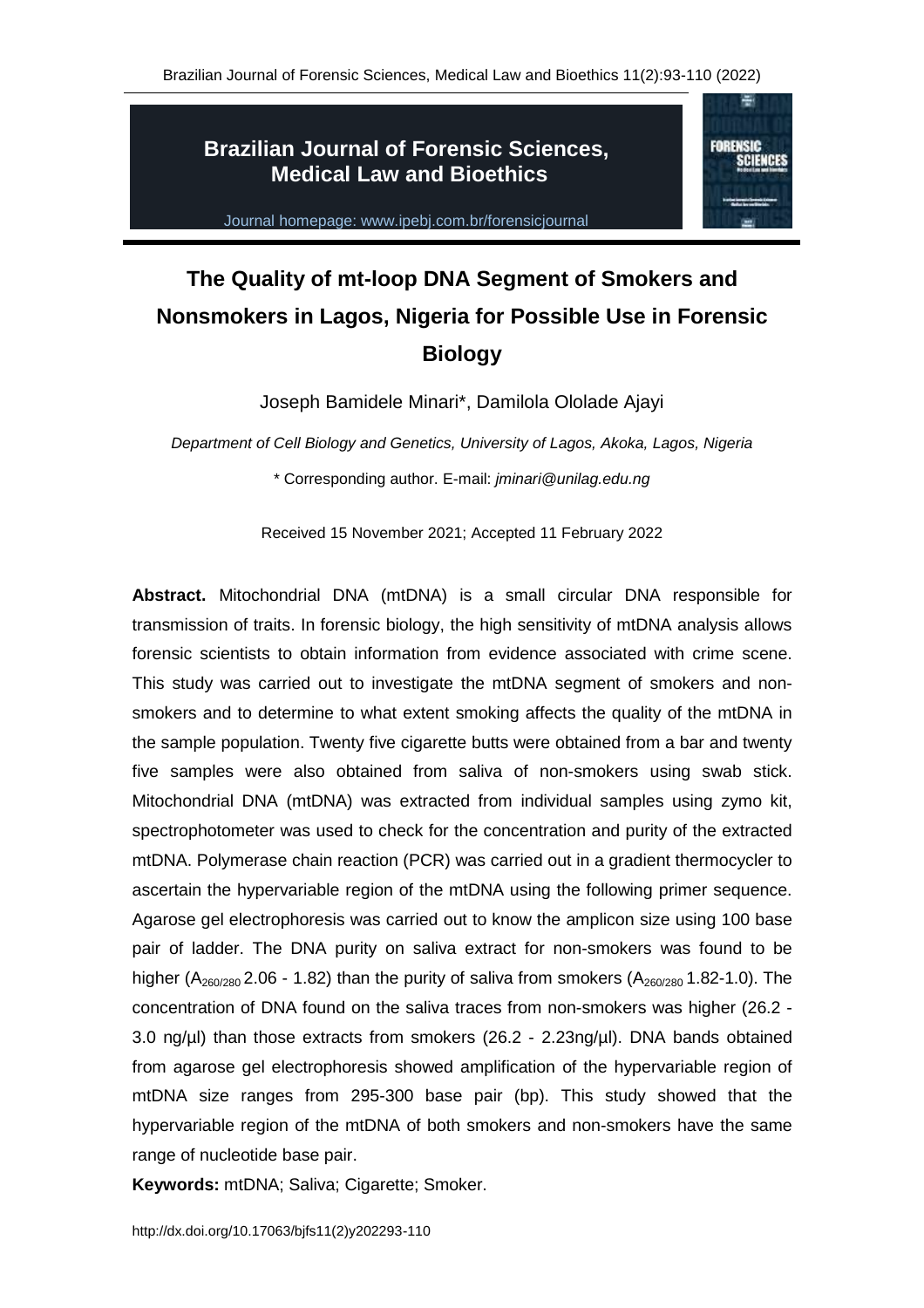#### **1. Introduction**

Forensic identification is an effort to help law enforcement in determining a person's identity. Personal identity is often a problem in criminal cases, civil cases, death without identity, and mass disasters<sup>1</sup>. Personal identification is defined as the act of establishing the identity of an individual. It arises in natural mass disasters like earth quakes, tsunamis, landslides, floods etc., and in manmade disasters such as terrorist attacks, bomb blasts, mass murders, and in cases when the body is highly decomposed or dismembered to deliberately conceal the identity of the individual<sup>2</sup>.

There are several types of personal identification in forensic biology such as DNA analysis, Friction Ridge Analysis, Forensic Odontology, Biometric detection<sup>3,4</sup>. Deoxyribonucleic acid(DNA) analysis of evidential material is a powerful tool for linking an individual to a victim or a crime scene, DNA is a molecule that carries genetic material<sup>5</sup> which has been successfully extracted from many biological sources such as blood, semen, saliva, skin cells and used for different scientific analysis $^6$ .

Human DNA is found in every cell except erythrocytes<sup>7,8</sup>. DNA is unique to every individual and DNA typing methodologies are continuously subjected to scientific analysis. It is important because it contains genetic information which can be used in disease detection, profiling the paternity of a child, examining the biological mother of a child<sup>9</sup> and to identify individuals by the characteristics of their DNA for resolution of criminal cases.

The human genome contains about 3 billion base pair which is important in carrying genetic information that helps to identify an individual<sup>10</sup>. In human cells, most DNA is found in a compartment within the cell called a nucleus and it is known as nuclear  $DNA^{11}$ . In addition to nuclear DNA, a small amount of DNA in humans and other complex organisms can also be found in the mitochondria, this DNA is called mitochondrial DNA (mtDNA). Most plants have a set of DNA contained within their chloroplasts called chloroplast DNA (cpDNA), the complete set of DNA is known as the genome<sup>12</sup>. Hypervariable region (HVR) of the mtDNA is a location within nuclear DNA or the D-loop of mitochondrial DNA in which base pairs of nucleotides repeat (in the case of nuclear DNA) or have substitutions (in the case of mitochondrial DNA) [\(Mannis](https://onlinelibrary.wiley.com/action/doSearch?ContribAuthorRaw=van+Oven%2C+Mannis) [and](https://onlinelibrary.wiley.com/action/doSearch?ContribAuthorRaw=van+Oven%2C+Mannis) [Manfred,](https://onlinelibrary.wiley.com/action/doSearch?ContribAuthorRaw=Kayser%2C+Manfred) 2008). mtDNA hypervariable region are divided into three types: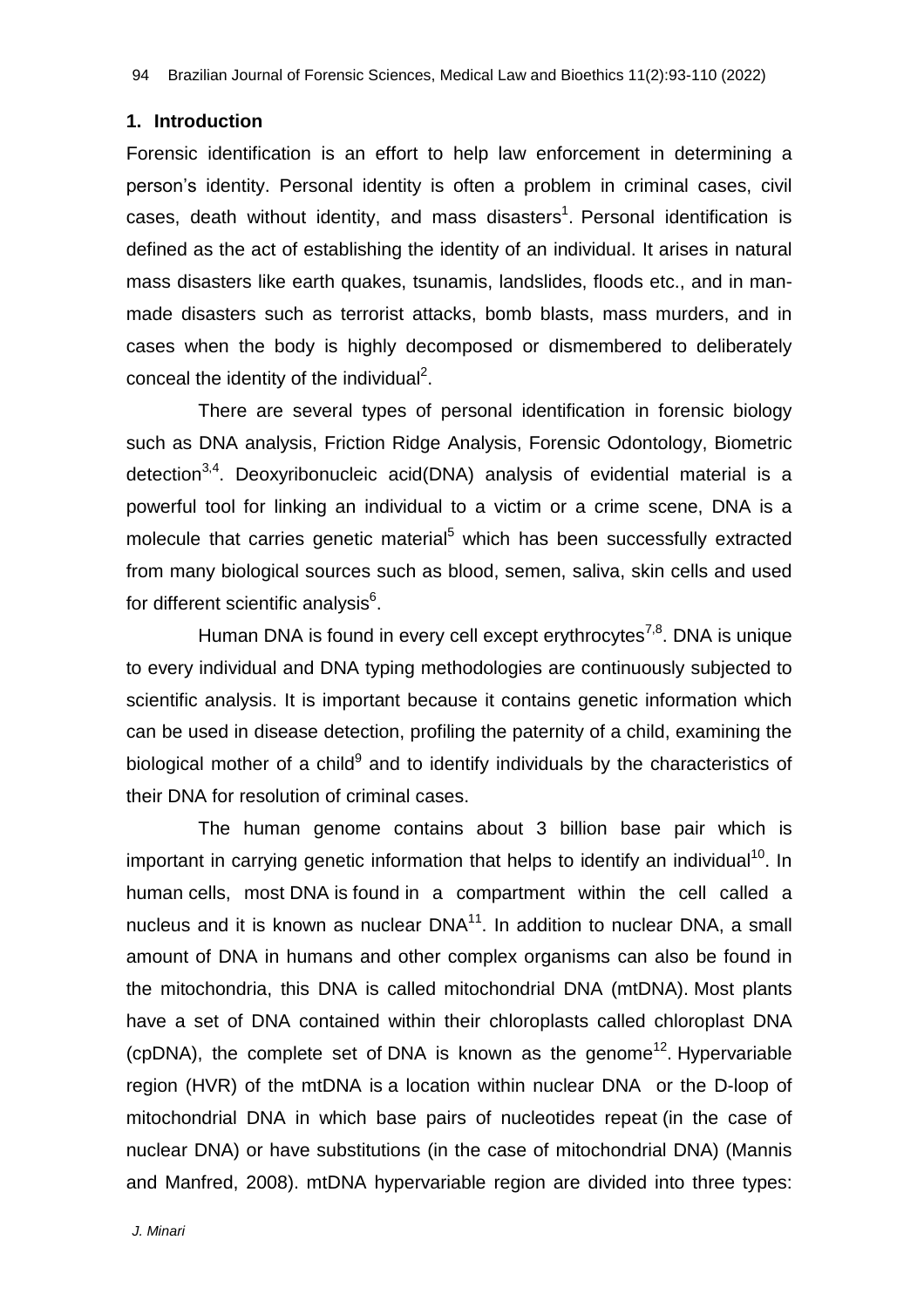Hypervariable region 1 (HVR-I), Hypervariable Region 2 (HVR-II) and Hypervariable Region 3 (HVR-III). HVR1 is considered a low resolution region and HVR2 is considered a high resolution

Changes or repeats in the hypervariable region are highly polymorphic and these regions are useful in human mitochondrial [genealogical](https://en.wikipedia.org/wiki/Genealogical_DNA_test) DNA testing and widely used as a tool in many fields including evolutionary anthropology and population history, medical genetics, genetic genealogy, and forensic science.

Maternal inheritance of mtDNA allow scientists to compare the mtDNA profile of a set of remains to that of reference samples from individuals such as the mother, brother(s), sister(s) or any other maternal related individuals of a missing person. These samples should have the same mtDNA profiles because all maternal relatives inherit the same mtDNA. Since mtDNA is maternally inherited and multiple individuals can have the same mtDNA type, unique identifications are not possible using mtDNA analyses. However, mtDNA is an excellent technique to use for obtaining information in cases where nuclear DNA analysis is not feasible.

It is generally accepted that about 10% of genome is genetically relevant and the other non-coding region, which represents about 90% of the human genome, has part of it as repetitive sequence<sup>13</sup>. The repetitive sequence forms number of blocks that varies considerably among unrelated individual. These repetitive sequences are majorly categorized into mini and micro satellites<sup>14,15</sup>. Satellite repeats possess extreme diversity in their monomer size, nucleotide sequence, complexity, genomic distribution, and abundance even in closely related species<sup>17,18</sup>. Microsatellites are widely used for DNA profiling (genetic fingerprinting) in forensics biology such as in crime scene analysis and also in tissues transplant in patients. They are also widely used in kinship analysis (most commonly in paternity testing).<sup>18</sup> These microsatellites includes short tandem repeats (STRs), Simple Sequence Length Polymorphisms (SSLP), Restriction Fragment Length Polymorphism (RFLP), Amplified Fragment Length Polymorphism (AFLP), random amplification of polymorphic DNA (RAPD) etc<sup>19</sup>.

DNA has been used as a unique investigation material for forensic purposes<sup>8</sup>. DNA amplification methods have been developed to quantify DNA since mid-1980s<sup>20</sup>. This method is referred to polymerase chain reaction (PCR).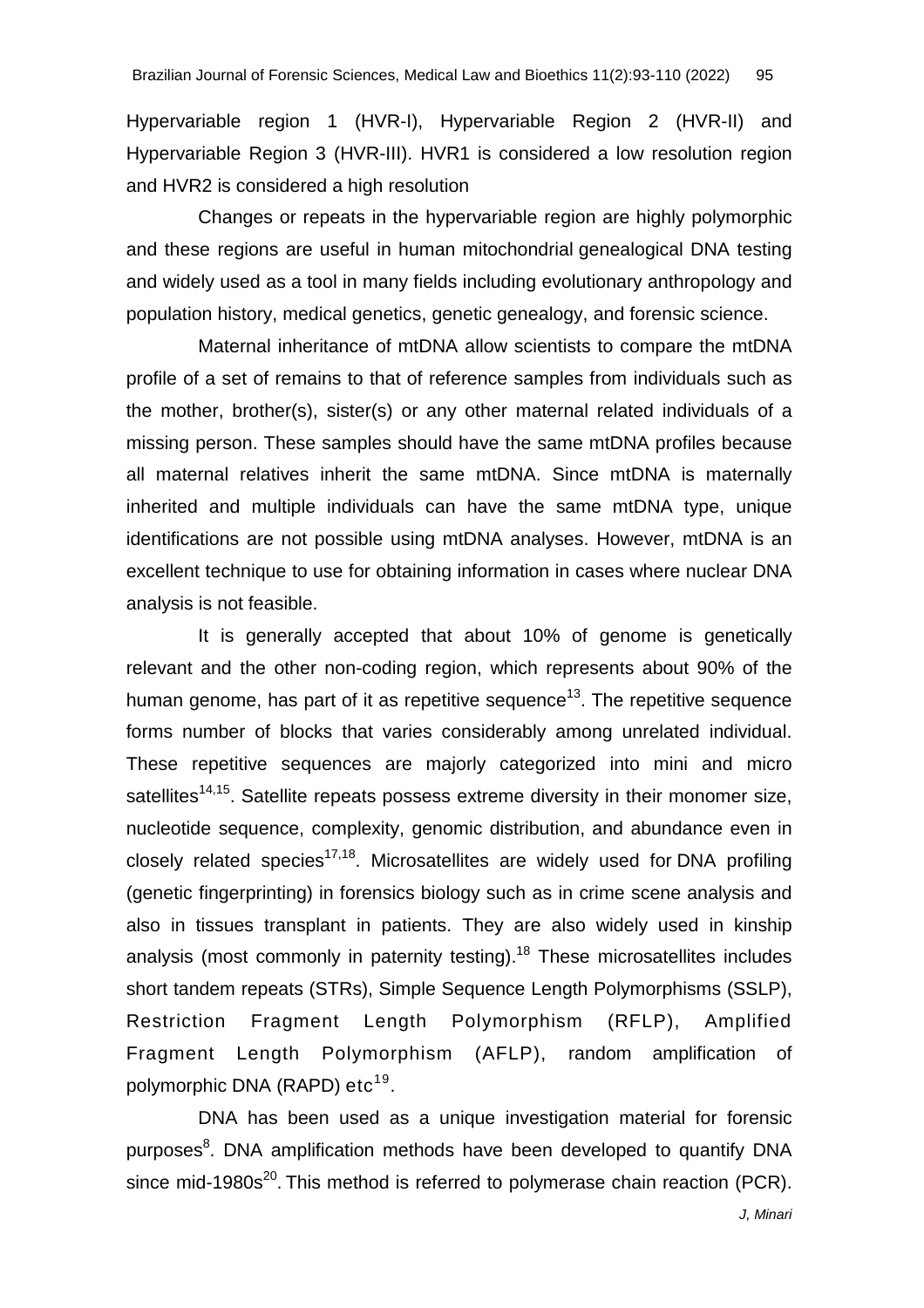The methodology of DNA typing is majorly coupled with the sensitive polymerase chain reaction, and it has ever since been used for research based analysis and legal scrutiny individualization.

Every individual has a distinct DNA and methodologies of DNA typing are continually exposed to scientific and legal scrutiny<sup>21</sup>. DNA traces can be found in body fluid; like blood, saliva, teeth, semen, vaginal secretion, bones, hair and perspiration<sup>22</sup>. DNA Forensic samples can be composed of DNA from more than one individual, making the typing results more complex $^{23}$ . Forensic materials that contain degraded DNA or minute amount of DNA may not yield a  $STR$  result<sup>24</sup>.

The degradation could be as a result of environmental conditions, hence the need to investigate the quality and purity of DNA; cigarette butt remains a very quality source where we can get DNA because of the dried saliva of the smoker on it. DNA samples recovered from dried saliva in a cigarette butt left at crime scene are frequently exposed to detrimental environmental factors (such as light, heat, decomposition of bacteria among others) before they are collected, which will affect the results of the analysis that will be carried out on them $^{25}$ .

The possibility of obtaining a reliable sample that could be analysed as evidence becomes a huge challenge to the forensic odonatologists<sup>26</sup>. Traces of saliva have been known to be mainly found at cigarette butt which takes 18 months to 10 years to decompose, depending on condition. These traces of saliva from the cigarettes butts are useful in forensic practice<sup>25</sup>.

Currently, about 1.2 billion people globally smoke tobacco whenever they are distressed and some other times get addicted. The number of smokers worldwide has increased to 1.1 billion in 2019, with tobacco smoking causing 7.7 million deaths including 1 in 5 deaths in males worldwide $^{27}$ .

In Nigeria, about 16100 tobacco-related deaths occur annually<sup>28</sup>. It is likely that these numbers may be grossly underestimated because of weak surveillance systems. In addition, 5.6% (4.7 million) of Nigerian adults currently use a tobacco product and 3.9% (3.1 million) adults are current tobacco smokers<sup>29</sup>. Of greater concern is tobacco smoking by children and adolescents where 25000 Nigerian children (aged 10–14 years) smoke cigarettes each day. Cigarettes are affordable for young people in Nigeria because they are still being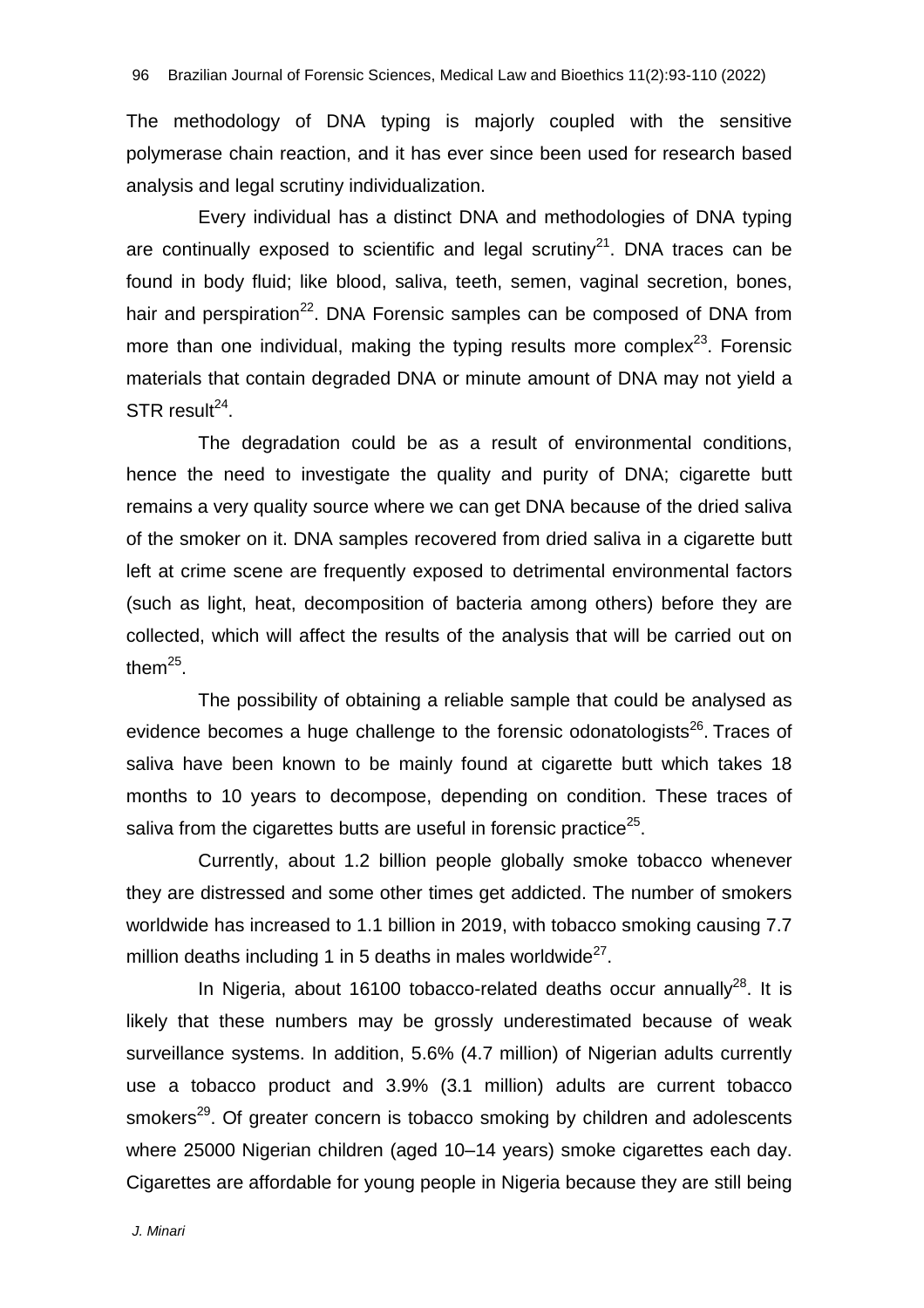sold in single sticks, despite the provision of Article 16 of the Framework Convention on Tobacco Control to which Nigeria is a signatory<sup>30,31</sup>.

In forensic practice, the most common carriers of saliva traces are cigarette butts, chewing gums, postage stamps and envelopes. Saliva is a complex biological fluid secreted by acinar cells of the major and minor salivary glands. It is an indicator of various plasma constituents. In recent years, its role as a diagnostic and forensic tool is being increasingly researched upon and evaluated. Besides maintaining the homeostasis of oral structures such as tooth integrity. It also plays a critical role in genomics, proteomics, metabolomics, and bioinformatics. It is an important discriminating element in forensic biology, acting as an indicator of salivary gland conditions and toxicological and drug monitoring<sup>32,33,34</sup>.

In a crime scene, smokers leave their cigarette butts unknowingly, sometimes could help forensic scientists to clarify identities of individuals involved in the crime by extraction of the DNA in the leftover saliva. In other words, these could lead to misinterpretation of the events of the crime scene and compromise the results from the event. Also there are some methods of DNA extraction for trace DNA such as from butts but their DNA yield and quality were not as good to get a good genotyping results. Examination of saliva traces left on cigarette butts as evidences are complicated due to the availability of the biological material in trace amounts for analysis and its rapid degradation due to extreme effects of environmental factors. There is a growing need to perform trace analyses such as DNA salivary analyses on cigarette butts found at a crime scene for identification purpose. Hence, this study will compare the DNA quality and quantity in cigarette butts recovered from smokers and analyzed with specific primers to determine its yield and quality. The positivity of the result will determine its use in forensic studies in Nigeria.

The aim of this study is to assess the quality of MT-loop DNA segment of smokers and nonsmokers for possible use in forensic biology. The specific objectives of this study were to determine the quantity and quality of DNA extracted from cigarette butts and swab stick, determine the concentration and purity of DNA using Nano-drop Spectrophotometer and evaluate the amplification of mt-DNA of smokers and nonsmokers using PCR and primer.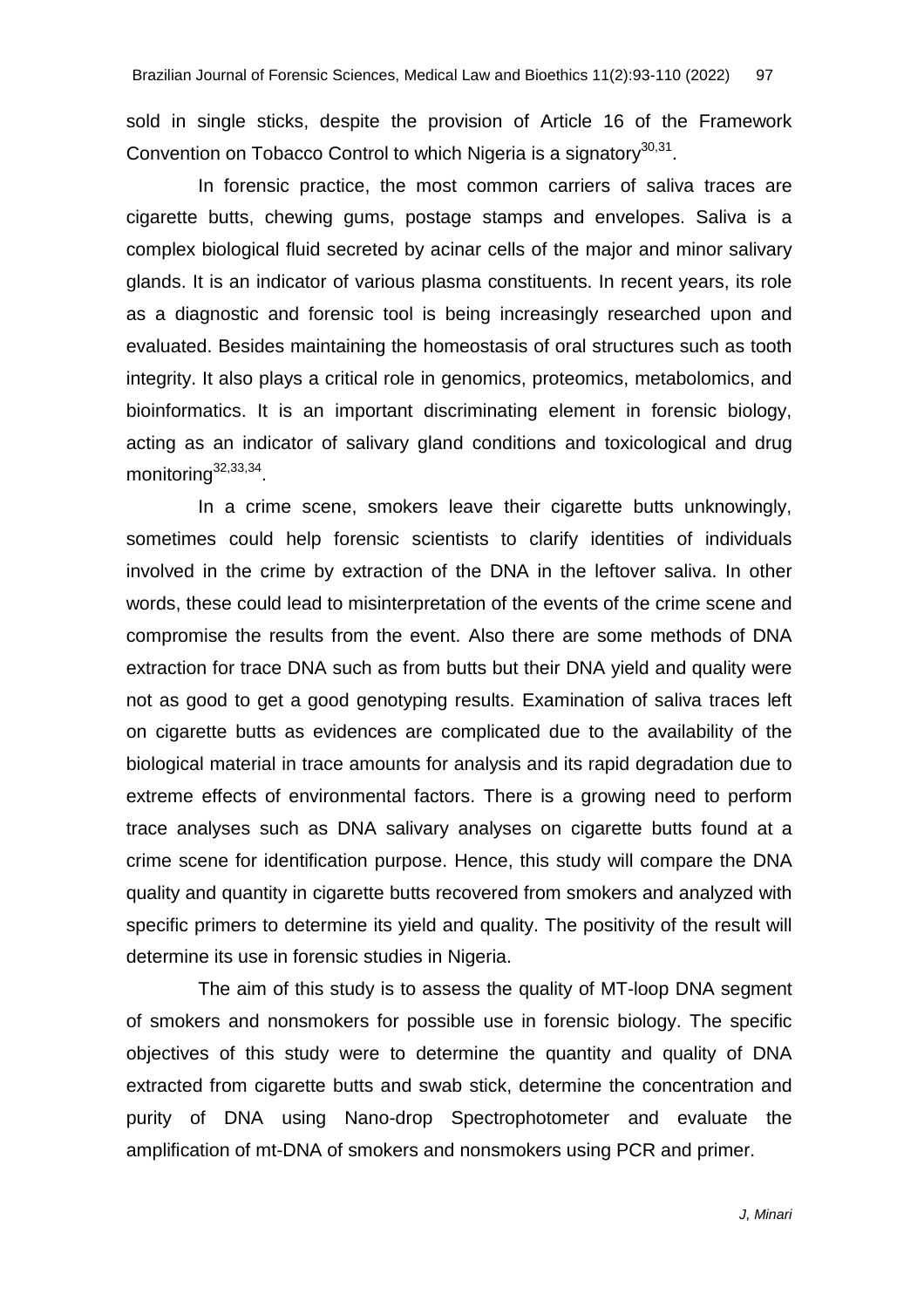# **2. Methodology**

#### **2.1. Sample collection**

Twenty-five samples of used cigarette butts were provided by smokers from a bar at University Road Lagos Mainland Akoka, Yaba, Lagos and twenty-five samples were collected from buccal cells of non-smokers (students) from faculty of Science, University of Lagos using swab stick. The samples were aseptically transferred into zipped poly and red cap bottles then stored at -20 $\mathrm{^{\circ}C}$ till further experiments.

# **2.2 Ethics approval**

Application for ethics approval for the research was obtained. The Ethical Approval Number is CMUL HREC, Registration Number: NHREC/19/08/2019B.

# **2.3 DNA extraction**

Each of the twenty-five (25) butts was cut in Eppendorf tube containing 500ul of genomic lysis buffer. The samples were vortexed for 4–6 secs and centrifuged at 10, 000 rpm for one (1) minute to dislodge other materials. It was allowed to stand at room temperature for 5–10 minutes. The suspension was transferred to a Zymo-Spin<sup>TM</sup> column in a collection tube and centrifuged for a minute. The residue was discarded from the flow through and the supernatant in the Zymo-Spin<sup>TM</sup> column was transferred to a new collection tube. DNA prewash buffer of about 200ul was added to the spin column and then centrifuged for a minute. Following this, 500ul of genomic DNA wash buffer was added to the spin column and centrifuged again for another one (1) minute. The suspension in the spin column was transferred to a clean micro centrifuge tube and 100ul DNA elution buffer was added to it. This mixture was incubated for 2–5 minutes at room temperature. It was then centrifuged at 12000rpm for 30 seconds to elute the DNA.

# **2.4 DNA quantitative analysis**

The DNA quantity was measured using the Nano-drop spectrophotometric analyzer with a wavelength of 260 and 280. The DNA quantity of smokers' ranges from  $3.0-56.7$ ng/ $\mu$ l and purity level ranges from 1.0-1.82 while that of the non-smokers ranges from 2.23-52.6ng/ul and the purity level ranges from 1.14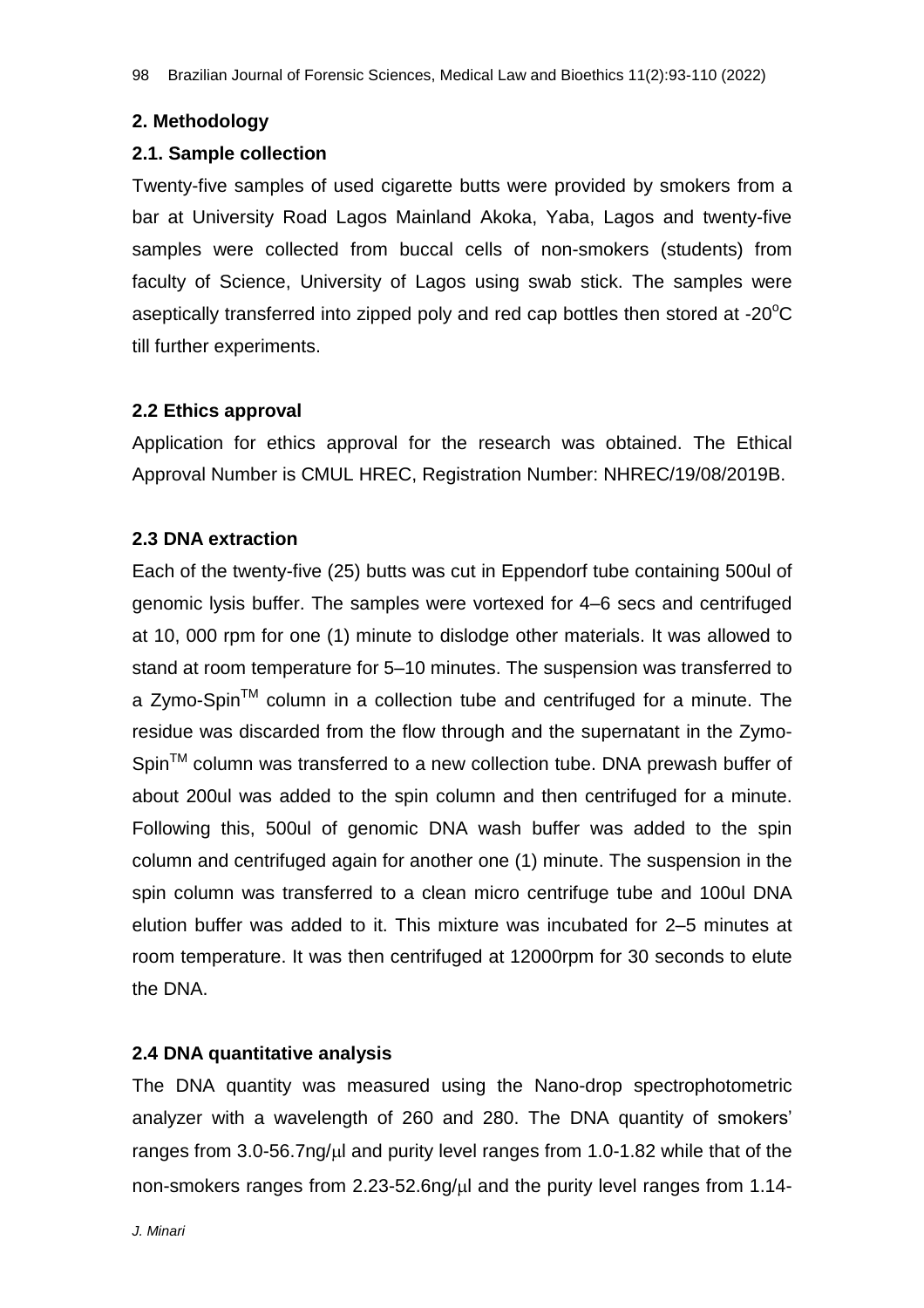2.06 respectively. The absorbance quotient  $(OD<sub>260</sub>/OD<sub>280</sub>)$  provides an estimate of DNA purity. An absorbance quotient ratio < 2.0 was considered to be purified DNA. A ratio of < 1.8 is indicative of protein contamination, whereas a ratio > 2.0 indicates DNA contamination.

#### **2.5 Agarose gel electrophoresis**

The integrity of genomic DNA was tested by resolving DNA extract on a 1% agarose gel by electrophoresis followed by visualization with 8ul ethidium bromide staining. Each DNA sample was graded according to the electrophoretic migration of sample DNA compared with a known molecular weight marker<sup>35</sup>. PCR amplification products (10 μl) were subjected to electrophoresis (Bio-Rad) on 1% agarose gel in 0.5× Tris-Borate-EDTA buffer at 70 V for 1hr and stained with ethidium bromide (Himedia), and images were obtained in gel documentation (G-Box; Syngene, Cambridge, UK) systems.

# **2.6 Polymerase chain reaction (PCR)**

DNA extracts for the PCR-based assays was assessed by amplifying the mtDNA D-loop region, which was amplified by PCR using primers forHV1 and HV2 region ofmtDNA which are: Hyper-variable Region 1A (HV1A)Primer A1(L15997)-5`CAC CAT TAG CAC CCA AAG CT 3` and Primer B2(H16236)- 5` CTT TGG AGT TGC AGT TGA TG 3`.PCR was carried out in 550μl total reaction volume, each containing 200ng template DNA, 0.5uM of each primer in 5x master mix of MgCl<sub>2</sub>,dNTPs, and Tag DNA polymerase. The reaction mixture was heated under the following thermal profile: Initial Denaturation at 94°C for 5 mins, final denaturation of  $94^{\circ}$ C for 1min, followed by 40 cycles; annealing at 53°C for 1min, extension at 72°C for 1.5min, and final extension at 72°C for 10mins, and final holding at 80 $\degree$ Cuntil sample removed from thermocycler. The assembled reaction was sealed, vortexed, centrifuge and placed in the thermocycler for DNA amplification. The amplification was carried out in Prime Thermocycler in Botany Department, University of Lagos.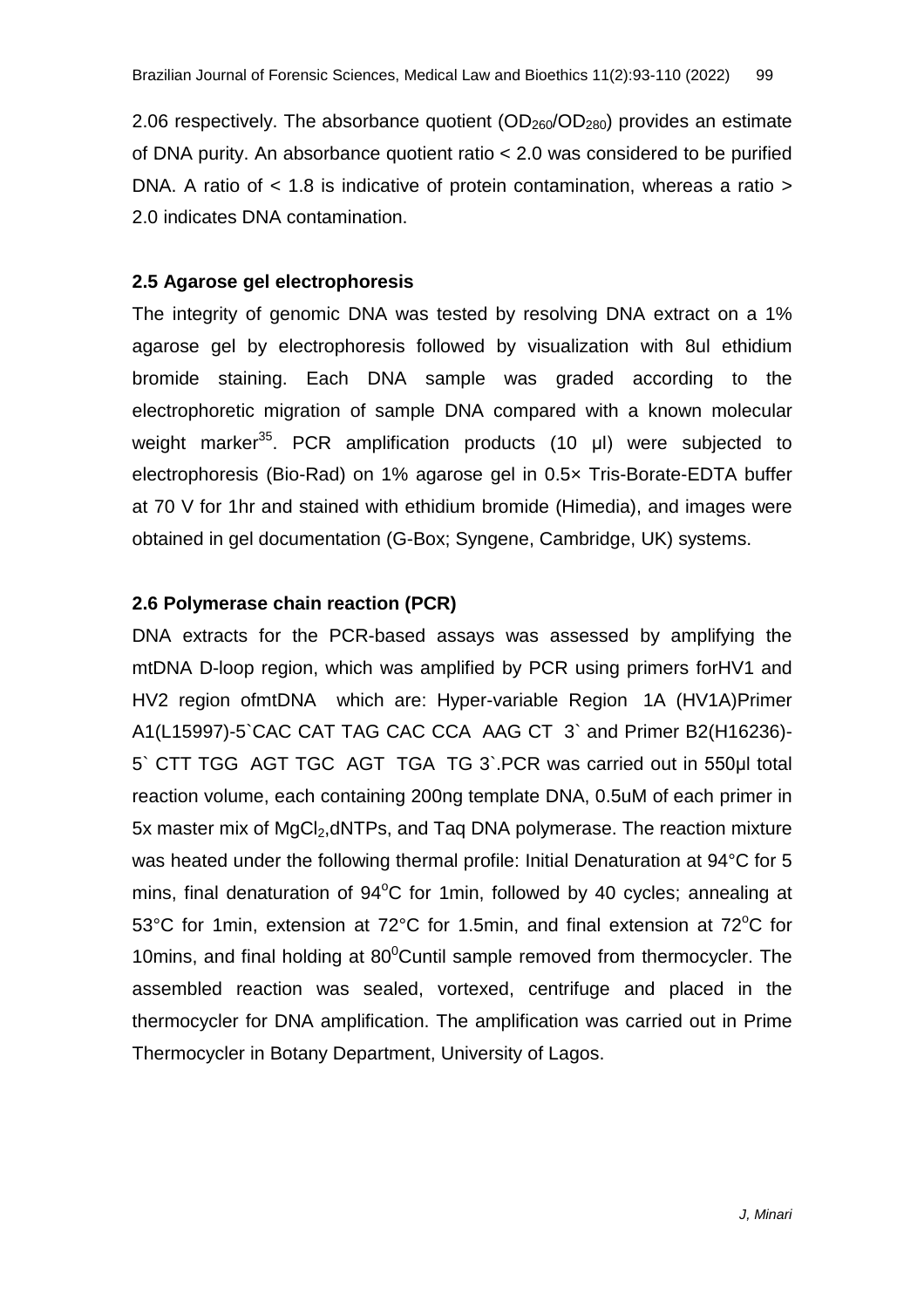#### **2.7 SPSS statistical analysis**

Statistical analysis was by one way analysis of variance (ANOVA) using SPSS 20.0 version for the analysis on DNA isolation, P value lesser than (<) 0.05 was considered significant.

#### **3. Results**

The results from this study showed that the purity and concentration of DNA extracted from saliva traces on smoked cigarette butt and swab stick of nonsmoked to have variation among various sample as shown in Table 1 and 2 below.

Table 1 shows the values of the means and standard deviations for purity of DNA obtained from saliva traces on cigarette butts and swab stick of non-smokers. The purity absorbance range of sample 6 non-smoker group with the ratio of A260/280 was the highest with mean and standard deviation of 2.06 ng/ul  $\pm$  0.62 ng/ul, and the highest purity absorbance range of A260/280 ratio of DNA obtained from saliva traces on the cigarette butts were 1.87 ng/ul  $\pm$ 0.42 ng/ul in sample number 1 of the smokers group. However, sample number 14 showed the lowest purity absorbance range of A260/280 ratio of DNA with 1.06 ng/ul  $\pm$  0.07 ng/ul among the smokers, while sample number 13 showed the lowest purity absorbance ratio of A260/280 of DNA with 1.14 ng/ul  $\pm$  0.07 ng/ul.

Table 2 shows values of the means and standard deviations for the concentration of DNA obtained from saliva traces on cigarette butts and swab stick of non-smokers. It was observed that the concentration level of DNA obtained from saliva traces on swab stick in sample no. 5 of non-smoker group was the highest with means and standard deviation of 52.64 ng/ul  $\pm$  10.31 ng/ul, and the highest concentration level of DNA obtained from saliva traces on the cigarette butts were 56.67 ng/ul  $\pm$  63.88 ng/ul for sample number 1 of the smokers group. However, sample number 1 presented the lowest concentration level of DNA with 2.37 ng/ul  $\pm$  1.55 ng/ul in the smokers group, while sample number 21 showed the lowest concentration level of DNA with 2.23 ng/ul  $\pm$ 0.48 ng/ul for the non-smokers.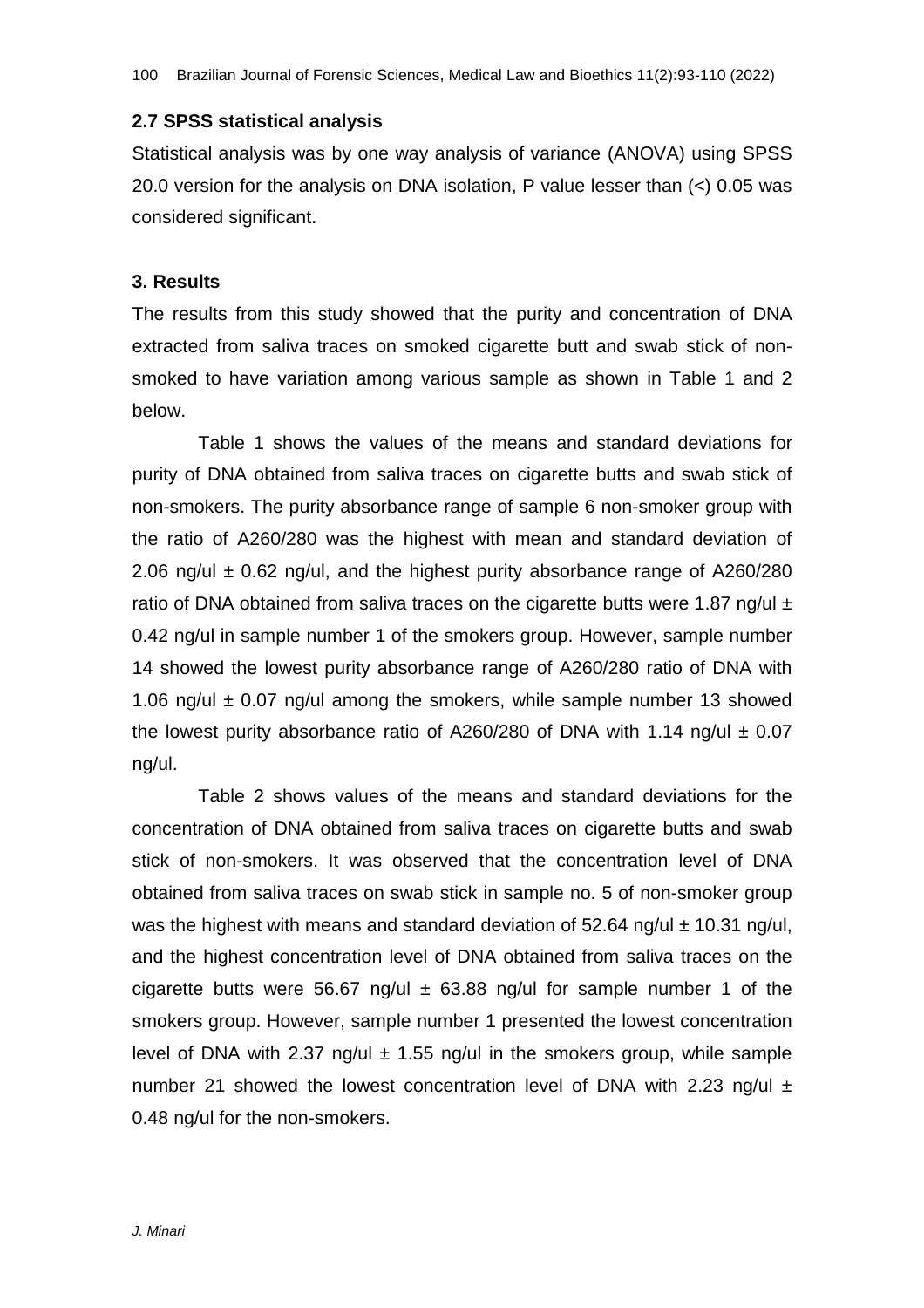| <b>SAMPLE TYPE</b> | <b>PURITY</b>      | <b>SAMPLE TYPE</b> | <b>PURITY</b>        |
|--------------------|--------------------|--------------------|----------------------|
| (SMOKER)           | $A_{260/280}$ ± SD | (NON-SMOKER)       | $A_{260/280} \pm SD$ |
| S <sub>1</sub>     | $1.87 \pm 0.42$    | NS <sub>1</sub>    | $1.93 \pm 0.38$      |
| S <sub>2</sub>     | $1.43 \pm 0.27$    | NS <sub>2</sub>    | $1.69 + 0.18$        |
| S <sub>3</sub>     | $1.25 \pm 0.10$    | NS <sub>3</sub>    | $1.59 \pm 0.28$      |
| S <sub>4</sub>     | $1.39 \pm 0.34$    | NS4                | $1.61 \pm 0.25$      |
| S <sub>5</sub>     | $1.37 \pm 0.17$    | NS <sub>5</sub>    | $1.61 \pm 0.16$      |
| S <sub>6</sub>     | $1.78 \pm 0.58$    | NS <sub>6</sub>    | $2.06 \pm 0.62$      |
| S7                 | $1.21 \pm 0.12$    | NS7                | $1.87 + 0.09$        |
| S <sub>8</sub>     | $1.14 \pm 0.16$    | NS8                | $1.46 \pm 0.45$      |
| S <sub>9</sub>     | $1.58 \pm 0.31$    | NS9                | $1.36 \pm 0.16$      |
| S <sub>10</sub>    | $1.13 \pm 0.03$    | <b>NS10</b>        | $1.53 \pm 0.23$      |
| S <sub>11</sub>    | $1.25 \pm 0.04$    | <b>NS11</b>        | $1.34 \pm 0.16$      |
| S <sub>12</sub>    | $1.41 \pm 0.32$    | <b>NS12</b>        | $1.41 \pm 0.32$      |
| S <sub>13</sub>    | $1.23 \pm 0.04$    | <b>NS13</b>        | $1.14 \pm 0.07$      |
| S <sub>14</sub>    | $1.06 \pm 0.07$    | <b>NS14</b>        | $1.72 \pm 0.28$      |
| S <sub>15</sub>    | $1.26 \pm 0.11$    | <b>NS15</b>        | $1.63 \pm 0.33$      |
| S <sub>16</sub>    | $1.52 \pm 0.08$    | <b>NS16</b>        | $1.40 \pm 0.07$      |
| S17                | $1.19 \pm 0.02$    | <b>NS17</b>        | $1.53 \pm 0.32$      |
| S <sub>18</sub>    | $1.18 \pm 0.04$    | <b>NS18</b>        | $1.97 \pm 0.03$      |
| S <sub>19</sub>    | $1.21 \pm 0.11$    | <b>NS19</b>        | $1.29 \pm 0.20$      |
| S20                | $1.14 \pm 0.01$    | <b>NS20</b>        | $1.90 + 0.09$        |
| S21                | $1.30 \pm 0.13$    | <b>NS21</b>        | $1.79 \pm 0.16$      |
| S22                | $1.11 \pm 0.01$    | <b>NS22</b>        | $1.61 \pm 0.18$      |
| S23                | $1.18 \pm 0.03$    | <b>NS23</b>        | $1.33 \pm 0.26$      |
| S24                | $1.25 \pm 0.04$    | <b>NS24</b>        | $1.66 \pm 0.31$      |
| S25                | $0.98 \pm 0.15$    | <b>NS25</b>        | $1.74 \pm 0.10$      |

**Table 1.** Purity of DNA from smoked cigarette butts of smokers and swab stick of nonsmokers using spectrophotometer.

# **3.1 Agarose gel electrophoresis for genomic DNA after extraction from cigarette butts and swab stick**

Figure 1 shows the migration of genomic DNA band from negative anode to positive cathode in agarose gel electrophoresis. However, it was observed that some genomic DNA samples were stuck in the well.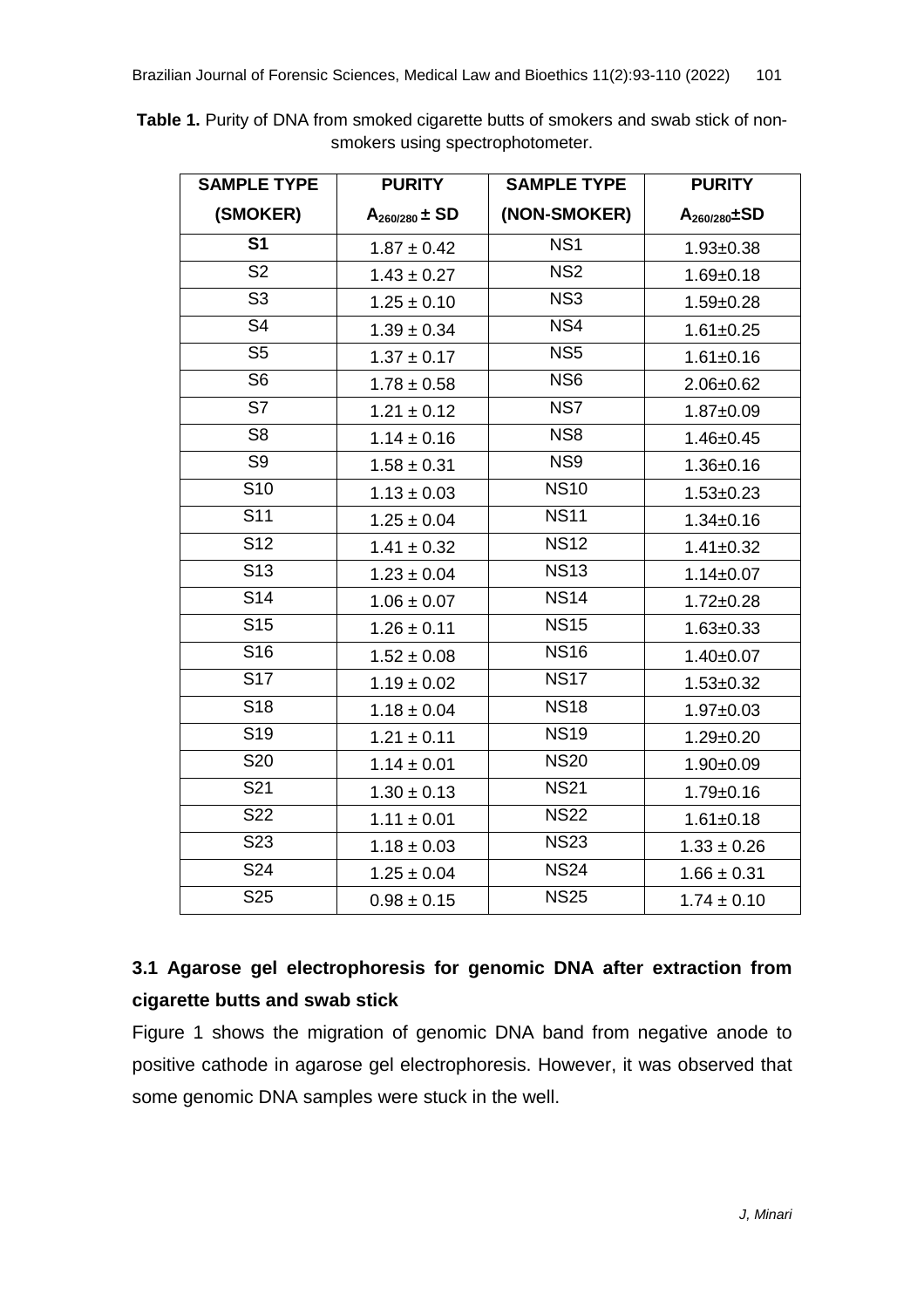**Table 2.** Concentration of DNA from smoked cigarette butts of smokers and swab stick of non-smokers using spectrophotometer.

| <b>SAMPLE TYPE</b> | <b>CONCENTRATION</b> | <b>SAMPLE TYPE</b> | <b>CONCENTRATION</b>        |
|--------------------|----------------------|--------------------|-----------------------------|
| (SMOKER)           | $(ng/u) \pm SD$      | (NON-SMOKER)       | $(ng/u) \pm SD$             |
| S <sub>1</sub>     | $2.37 \pm 1.55$      | NS <sub>1</sub>    | $34.40 \pm 7.00$            |
| S <sub>2</sub>     | $5.6 \pm 3.17$       | NS <sub>2</sub>    | $18.21 \pm 2.09$            |
| S <sub>3</sub>     | $9.97 \pm 4.99$      | NS <sub>3</sub>    | $32.74 \pm 9.56$            |
| S <sub>4</sub>     | $6.60 \pm 5.47$      | NS4                | $21.80 \pm 1.87$            |
| S <sub>5</sub>     | $8.73 \pm 8.40$      | NS <sub>5</sub>    | $52.64 \pm 10.31$           |
| S <sub>6</sub>     | $11.60 \pm 14.91$    | NS <sub>6</sub>    | $19.30 \pm 7.88$            |
| S7                 | $12.20 \pm 14.89$    | NS7                | $19.81 \pm 8.16$            |
| S <sub>8</sub>     | $22.30 \pm 19.29$    | NS <sub>8</sub>    | $35.32 \pm 8.30$            |
| S <sub>9</sub>     | $3.77 \pm 2.73$      | NS9                | $13.42 \pm 3.25$            |
| S <sub>10</sub>    | $5.40 \pm 1.39$      | <b>NS10</b>        | $30.00 \pm 1.99$            |
| S <sub>11</sub>    | $15.43 \pm 9.57$     | <b>NS11</b>        | $23.00 \pm 2.69$            |
| S <sub>12</sub>    | $9.27 \pm 7.40$      | <b>NS12</b>        | $12.\overline{50 \pm 3.23}$ |
| S <sub>13</sub>    | $6.90 \pm 2.29$      | <b>NS13</b>        | $6.02 \pm 1.16$             |
| S <sub>14</sub>    | $27.07 \pm 32.12$    | <b>NS14</b>        | $15.40 \pm 4.73$            |
| S <sub>15</sub>    | $22.90 \pm 24.86$    | <b>NS15</b>        | $10.61 \pm 2.96$            |
| S <sub>16</sub>    | $9.67 \pm 4.90$      | <b>NS16</b>        | $9.80 \pm 4.62$             |
| <b>S17</b>         | $16.23 \pm 14.89$    | <b>NS17</b>        | $7.00 \pm 0.98$             |
| S <sub>18</sub>    | $56.67 \pm 63.88$    | <b>NS18</b>        | $8.03 \pm 0.78$             |
| S <sub>19</sub>    | $9.27 \pm 3.23$      | <b>NS19</b>        | $15.61 \pm 2.30$            |
| S20                | $10.67 \pm 2.32$     | <b>NS20</b>        | $29.60 \pm 5.35$            |
| S21                | $25.20 \pm 30.81$    | <b>NS21</b>        | $2.23 \pm 0.48$             |
| S22                | $6.87 \pm 0.90$      | <b>NS22</b>        | $2.66 \pm 0.65$             |
| S <sub>23</sub>    | $6.83 \pm 6.40$      | <b>NS23</b>        | $10.80 \pm 2.71$            |
| S24                | $10.00 \pm 4.75$     | <b>NS24</b>        | $14.70 \pm 2.55$            |
| S <sub>25</sub>    | $24.13 \pm 2.59$     | <b>NS25</b>        | $2.33 \pm 0.85$             |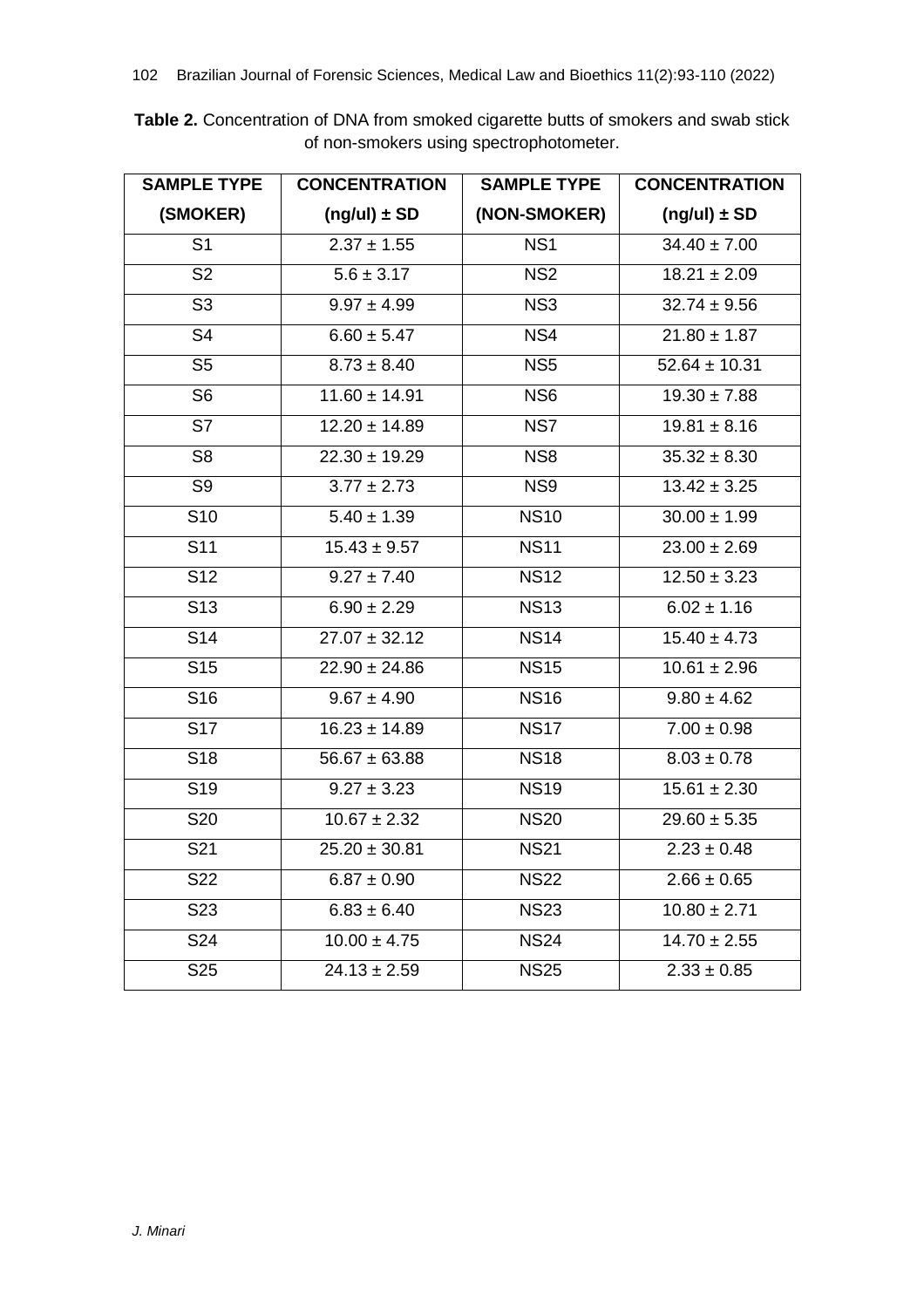

**Figure 1.** The Presence of DNA after extraction from swab sticks.

#### **3.2 Agarose gel electrophoresis after polymerase chain reaction (PCR)**

Figure 2 shows the amplification of hypervariable region of mtDNA after polymerase chain reaction indicating the amplicon size is 295-300 base pair (bp) agarose gel electrophoresis. The amplicons migrated from negative to positive corresponding to themolecular weight marker (L) of 100 base pair (bp) in the gel. However, sample N2, N3, N7, N9, N10, N11, N12, N14-N17, N19, N22-N23 and N25 among non-smokers group and sample S9-10, S12, S15 and S21-25 among the smokers group were not amplified.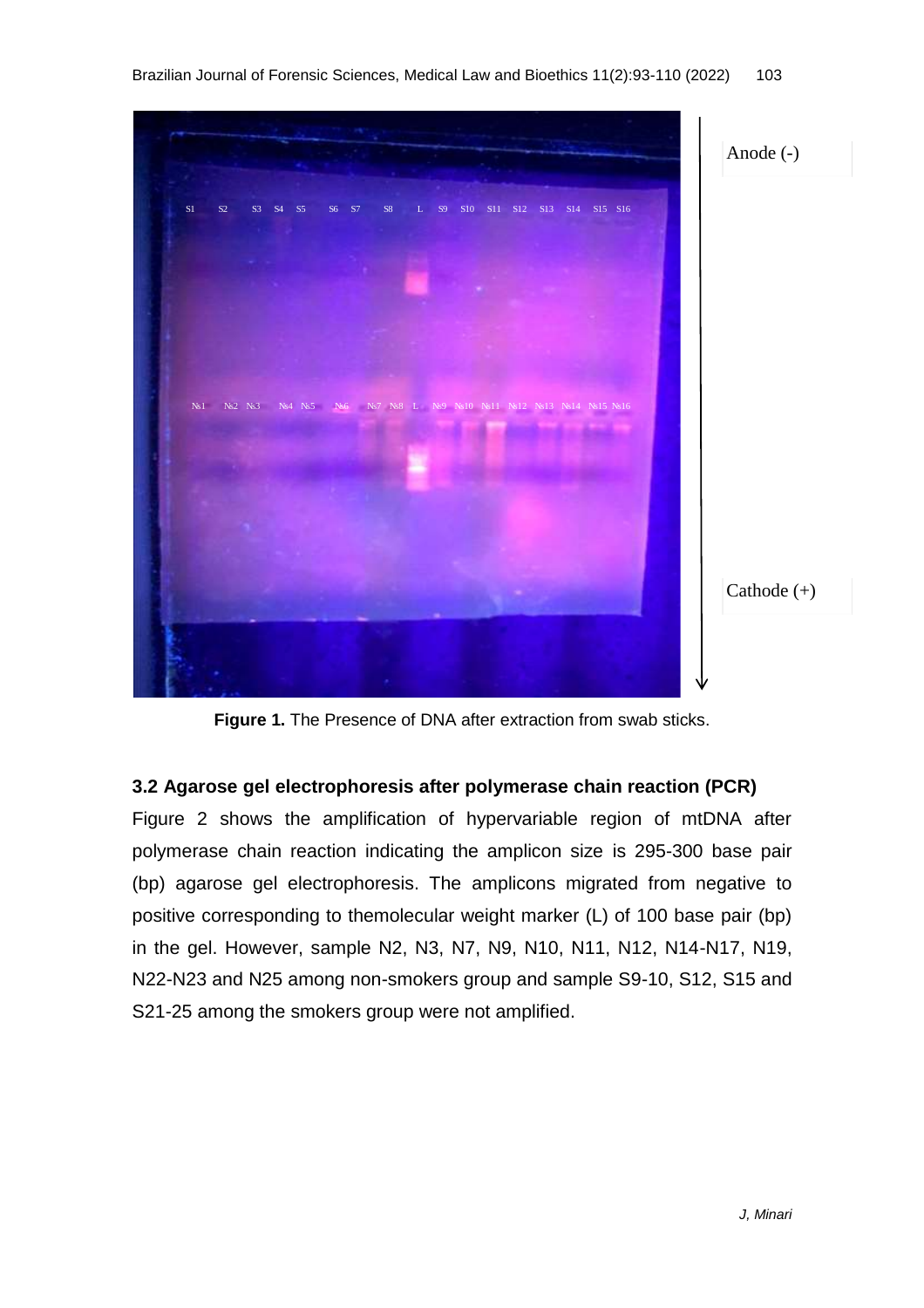

**Figure 2.** Amplification of hypervariable region of mitochondrial DNA (mtDNA) between smokers and non-smokers.

#### **4. Discussion**

Saliva is a complex biological fluid secreted by the acinar cells of the major and minor salivary glands. It is an indicator of various plasma constituents. In recent years, its role as a diagnostic and forensic tool is being increasingly researched upon and evaluated<sup>36</sup>. It is an important discriminating element in forensic biology as the whole saliva is a mixture of secretions released from salivary glands and gingival crevicular fluid, also contains exfoliated buccal epithelial cells and microorganism<sup>37</sup>. It acts as an indicator of salivary gland conditions, toxicological and drug monitoring<sup>32</sup>. Buccal cell DNA quality is of great importance in solving and investigating events in forensic science<sup>25</sup>. Buccal cell's DNA is often found in the saliva and is a common biological evidence in forensic science. The examination of saliva traces left on cigarette butts as evidences are complicated due to the availability of biological material in trace amounts and its rapid degradation due to extreme effects of environmental factors.

In forensics, Mitochondrial DNA (mtDNA) is an extra nuclear genome which has certain features that makes it desirable for forensic scientist. These features include high copy number, lack of recombination and matrilineal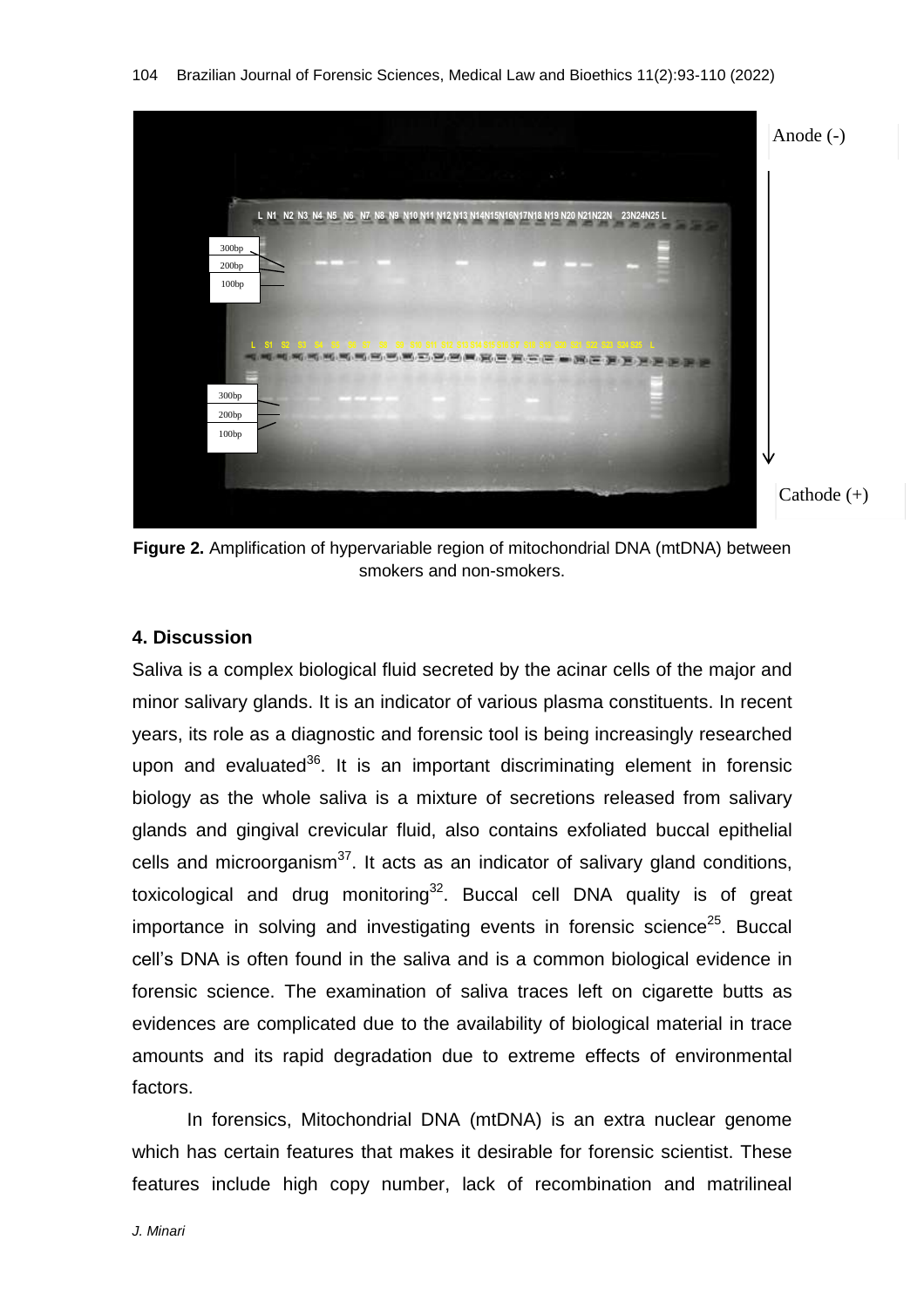inheritance. mtDNA typing has become routine in forensic biology and it is used to analyze old bones, cheek cells, teeth, hair shafts and other biological samples where nuclear DNA content is low<sup>38</sup>.

In this study, the purity of DNA obtained from non-smoker group showed higher average absorbance range of A260/280 ratio of 2.06 ng/ul ±0.62 ng/ul than the purity of DNA obtained from the smoker group, which presented absorbance range of A260/280 ratio of 1.06 ng/ul ±0.07 ng/ul. This may indicate the environmental exposure to high temperatures, which may have influenced the degradation of DNA in saliva deposited on the cigarette butts. It is consistent with the report by [Bonanomi](https://www.ncbi.nlm.nih.gov/pubmed/?term=Bonanomi%20G%5BAuthor%5D&cauthor=true&cauthor_uid=25625643) *et al.<sup>39</sup>* , in which the authors concluded that the decomposition in cigarette butts is mainly controlled by temperature, water availability, and biochemical quality in terms of organic types of nicotine content. Another factor that may result in the low purity level of DNA is related to the fact that chronic smokers hardly deposit large amount of saliva on cigarette butts when smoking. It may also suggest that the presence of carbohydrates, magnetic beads, residual phenol or proteins, which is consistent with the fact the cigarette butt filter paper is made up of cellulose acetate with isa plant origin – which interferes on the purity of the extracted  $DNA^{40}$ . Peptides, carbohydrates, aromatic compounds, buffer salts, and extracellular proteins like mucus in saliva can contaminate and damage DNA integrity, causing the purity of the DNA extract to fall below the optimal range $41$ .

The results in the present study showed that the concentration of the DNA extracted from cigarette butts was higher, with average of 56.67 ng/ul  $\pm$ 63.88 ng/ul, in the smoker group compared to the concentration of the DNA extracted from swab stick for the non-smoker group, with average of 52.64 ng/ul±10.31 ng/ul. This result contrasts what was reported by Casey<sup>42</sup>. This might suggest that the extraction kit and the protocol was better when compared to that of Casey<sup>42</sup>.

 What was observed in the agarose gel electrophoresis for genomic DNA indicates that there was DNA in the extracted samples, and the bands showed that the DNA was good enough and of high quality. The research then proceeded to the next level of the analysis using the polymerase chain reaction (PCR). The results obtained showed the amplification of mtDNA. The band seen in the region of 295-300 base pair corresponding to molecular weight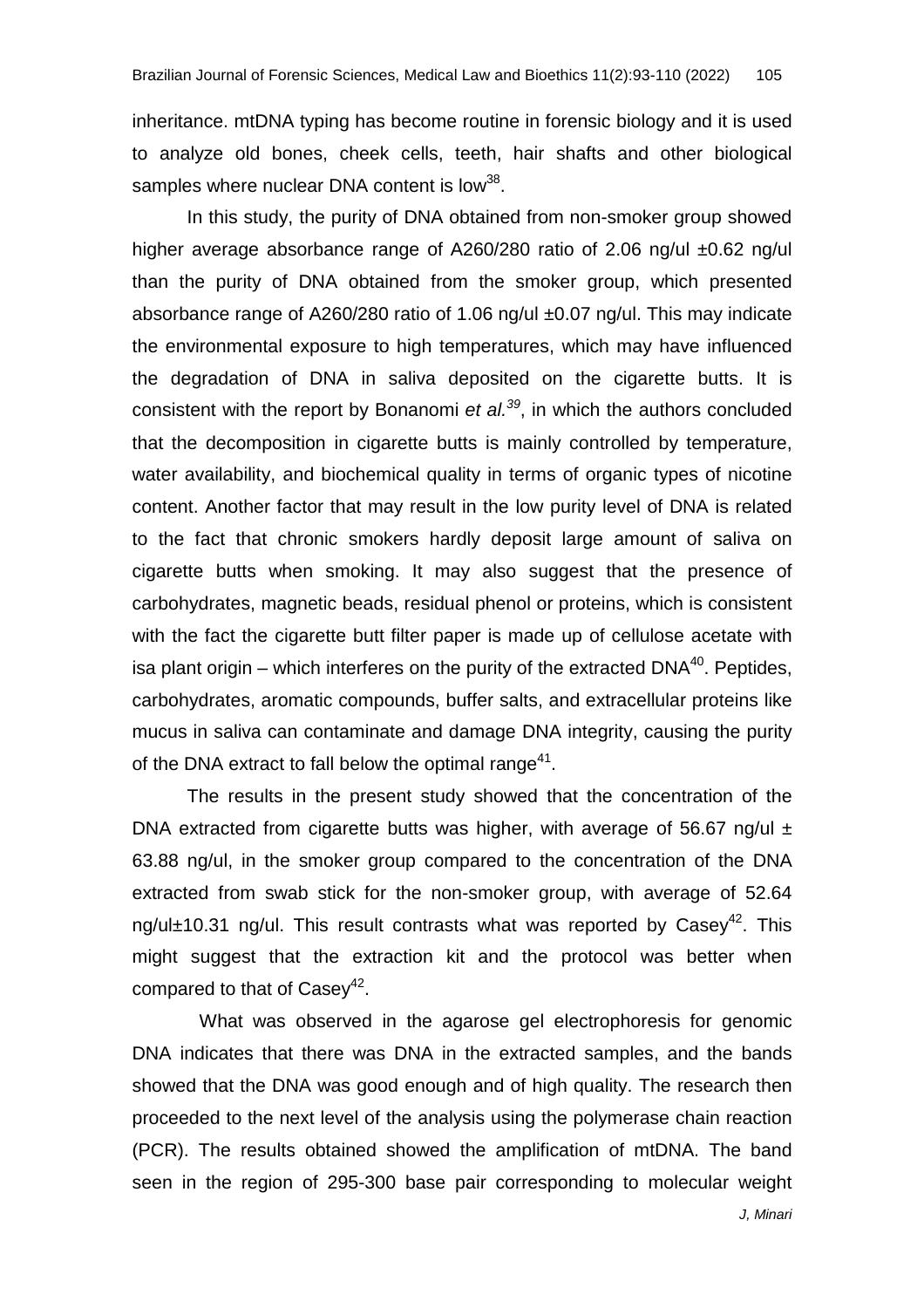marker (l) of 100 base pair among non-smokers and smokers suggests that the mtDNA was amplified and it could be of relevance for forensic analysis. mtDNA has been shown to be more durable than nuclear DNA (nDNA) using electron microscopy. The results are attributed to its high number of copies per cell and the tolerance to extreme environmental circumstances, as well as other unique characteristics such as haploid maternal inheritance, high levels of variety, absence of recombination, lack of introns and histones and due to rapid evolution<sup>43</sup>. This study also found that both smokers and non-smokers have the same nucleotide base pair (bp) ranges in the amplified hypervariable region of their mtDNA.

# **5. Conclusions**

This study was carried out to determine the reliability of mtDNA in forensic biology and the effect of smoking on this reliability. The results of the initial extraction showed that DNA purities of non-smokers were higher than those of smokers, suggesting overall negative effects of smoking on DNA purity. However, this had no effect on the amplifications of the mtDNA during PCR analysis since the DNA of both smokers and non-smokers showed amplification at almost the same range of base pair (bp). The findings of the study showed clearly that smoking had no discernable effect on the stability of mtDNA amplification. This suggests that environmental influences have no effect on mtDNA function. This study revealed that the amplified region of mtDNA can be used for various forensic studies. However, more research at the genomic level is needed to understand the overall variation in the region by sequencing it, which will aid in a precise identification of an individual.

#### **References**

- 1. Yudianto A, Masniari N, Muhamma AJ, Deka BB. DNA Methylation on Bloodstain as a Forensic Age Estimation Method. Proceedings of the International Conference on Law, Economics and Health (ICLEH 2020). 2020;52 (1):1863-8. <https://doi.org/10.2991/aebmr.k.200513.006>
- 2. Modi JP. A Textbook of Medical Jurisprudence and Toxicology. 24th Ed. W. Wood and Company. 2011.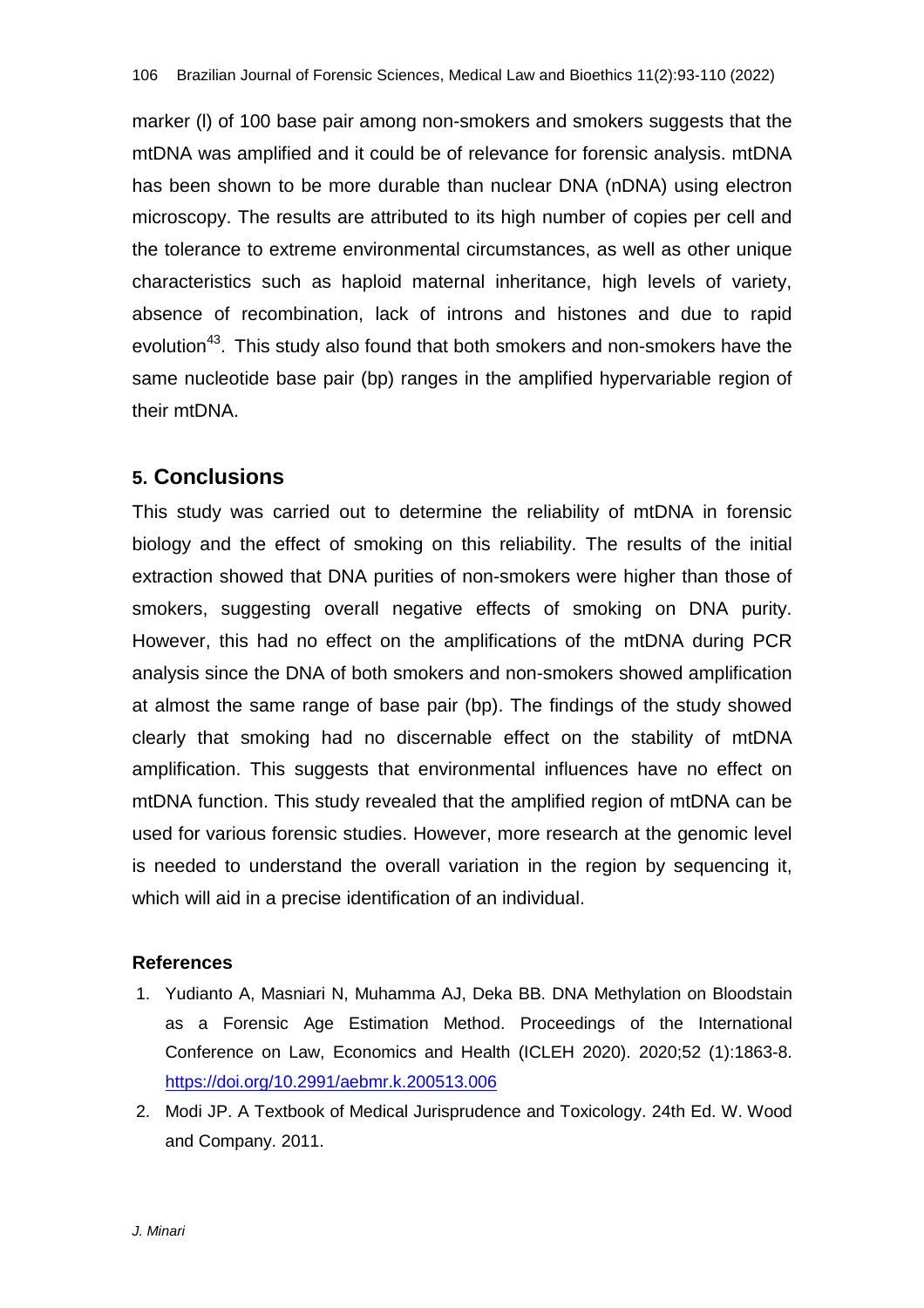- 3. Tanuj K, Kewal K. Personal Identification in Forensic Examinations. Anthropol. 2013;2 (1):1-2.
- 4. Oday AH, Nur AA, Zainal ZA. Human Identification System: A Review. Intern Journ of Comp & Bus Res. 2019;9(3):20-7.
- 5. Falch M, El-Sayed MJS, Takousis P, Pesce F, Bonnefond A, Andersson-Assarsson JC, Sudmant. PH, Dorajoo R, Al-Shafai MN, Bottolo L, Ozdemir E, So HC, Davies RW, Patrice A, Dent R, Mangino M, Hysi PG. Low Copy number of the salivary amylase gene predispose to obesity. Nat Gen. 2014;46(5):492-7. <https://doi.org/10.1038/ng.2939>
- 6. Hansen TV, Simonsen MK, Nielsen FC, Hundrup YA. Collection blood, saliva and buccal cell samples in a pilot study on the Danish nurse cohort: comparison of the response rate and quality of genomic DNA. Can of Epidem Bio and Preven. 2007;16(10):2072-6. <https://doi.org/10.1158/1055-9965.EPI-07-0611>
- 7. Peng JI, Jayapal SR, Lodish HF. Enucleation of cultured mouse fetal erythroblasts requires Rac G TPases and mDia 2. Nat Cel Biol 2008:10:314-32. <https://doi.org/10.1038/ncb1693>
- 8. Gaza-Nurun NS, Mohammad ZS. Mitochondrial DNA and methods for forensic identification. Jour of Foren Sci and Cri Inves. 2018;9(1):555755-9.
- 9. Tan VM, Ooi DS, Kapur J, Wu T, Chan, YH, Henry CJ, Lee, YS. The role of digesting factors in determining glycemic response in a multi ethnic Asian population. Euro Jour of Nutri. 2016;55(4):1573-81. <https://doi.org/10.1007/s00394-015-0976-0>
- 10. Tolmachov OE. Transgenic DNA modules with pre-programmed self-destruction: Universal molecular devices to escape 'genetic litter' in gene and cell therapy. Med Hypo. 2015;85(5):686-99. <https://doi.org/10.1016/j.mehy.2015.08.012>
- 11. Grady JP, Pickett SJ, Ng YS, Alston, CL, Blakely EL, Hardy SA, Feeney CL, Bright AA, Schaefer AM, Gorman GS, McNall RJ, Taylor RW, Turnbull DM, McFarland R. mtDNA heteroplasmy level and copy number indicate disease burden in mitochondrial disease. EMBO Mol Med. 2018;10(6):e8262. <https://doi.org/10.15252/emmm.201708262>
- 12. Amit B, Edward JR, Anshul K, Charles GD, Dan M. Initiation of mtDNA transcription is followed by pausing and diverges across human cell types and during evolution. Gen Res.2017;27(3):362-73. <https://doi.org/10.1101/gr.209924.116>
- 13. Michael JO, Keith AS, Daniel LK . Genetics, genomics and their relevance to pathology and therapy. Bes Prac & Res. Clin Rheuma. 2015;28(2):175-89. <https://doi.org/10.1016/j.berh.2014.05.001>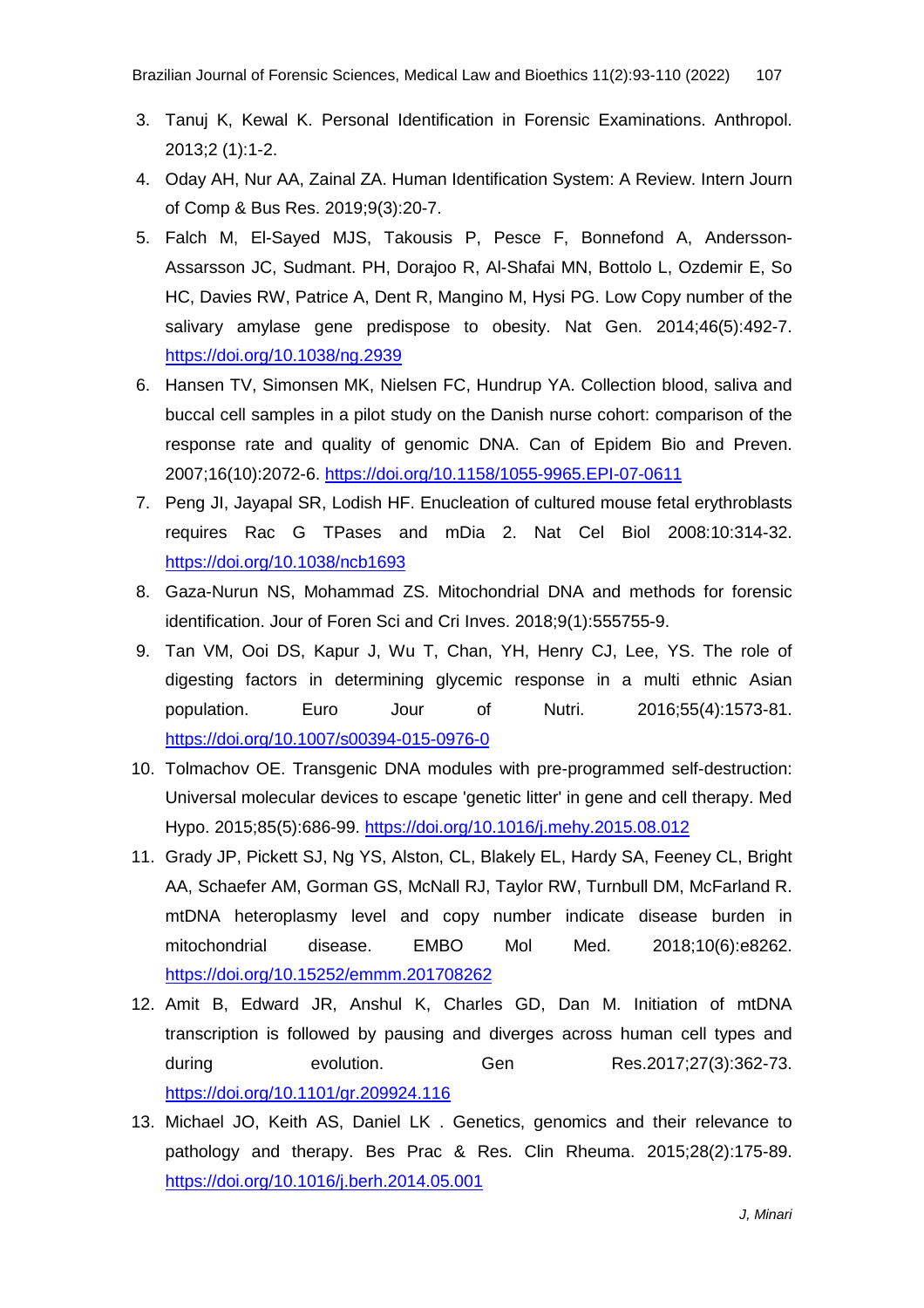- 14. Fowler RF, Skinner DM. Eukaryotic DNA diverges at a long and complex pyrimidine: purine tract that can adopt altered conformation. The Journ of Biol Chem. 1986;261(19):8994-9001. [https://doi.org/10.1016/S0021-9258\(19\)84479-4](https://doi.org/10.1016/S0021-9258(19)84479-4)
- 15. Garrido-Ramos MA. Satellite DNA in Plants: More than Just Rubbish. Cyto & Gen Res. 2015;146:153-170. <https://doi.org/10.1159/000437008>
- 16. Lohe AR, Roberts PA. Evolution of satellite DNA sequences. In: Verma RS, editor. Drosophila in Heterochromatin: Molecular and Structural Aspects. Cambridge: Cambridge University Press. 1988. p.76-82.
- 17. Plohl M, Meštrović N, Mravinac B. Satellite DNA evolution. Repetitive DNA. 2012;7:126-152. <https://doi.org/10.1159/000337122>
- 18. Maria L, Carneiro V, Luciane S, Augusto L, Carla FM. Microsatellite markers: what they mean and why they are so useful. Gen & Mol Biol. 2016;39(3): 312-328. <https://doi.org/10.1590/1678-4685-GMB-2016-0027>
- 19. Gous M, Mohd YR, Mohd RI, Adam BP, Harun AR, Khan NI, Mohammad AL. A Review of Microsatellite Markers and Their Applications in Rice Breeding Programs to Improve Blast Disease Resistance. Intern Jour of Mol Sci. 2013;14:22499-528. <https://doi.org/10.3390/ijms141122499>
- 20. Gaza Nurun NS, Mohammad ZS. Mitochondrial DNA and methods for forensic identification. Jour of Fore Sci and Cri Inves. 2018;9(1): 555755-9.
- 21. Innis MA, Myambo KB, Gelfand DH, Brow MA. DNA sequencing with thermos aquaticus DNA polymerase and direct sequencing of polymerase chain reactionamplified **DNA.** PRONAS. 1988;85(24):9436-40. <https://doi.org/10.1073/pnas.85.24.9436>
- 22. Avinash M, Anurag KS, Gaur RK. Molecular Markers: Tool for Genetic Analysis. Anim Biotech. 2014;1:289-305. [https://doi.org/10.1016/B978-0-12-416002-](https://doi.org/10.1016/B978-0-12-416002-6.00016-X) [6.00016-X](https://doi.org/10.1016/B978-0-12-416002-6.00016-X)
- 23. Virkler K, Lednev IK. Analysis of body fluids for forensic purposes: from laboratory testing to non-destructive rapid confirmatory identification at a crime scene. Foren Sci Intern. 2009;188(1-3):1-17. <https://doi.org/10.1016/j.forsciint.2009.02.013>
- 24. Gill P. An assessment of the utility of single nucleotide polymorphisms (SNPs) for forensic purposes. Intern Acad of Leg Med. 2001;114(4-5):204-10. <https://doi.org/10.1007/s004149900117>
- 25. Clayton TM, Whitaker JP, Sparkes R, Gill P. Analysis and interpretation of mixed forensic stains using DNA STR profiling. Foren Sci Intern. 1998;91:55-70. [https://doi.org/10.1016/S0379-0738\(97\)00175-8](https://doi.org/10.1016/S0379-0738(97)00175-8)
- 26. Minari JB., Adebiyi B, Feyikemi D, Adetuyi SO, Umoffia EV. Investigation of DNA from traces of saliva extracted from cigarette butts of smokers in Lagos exposed to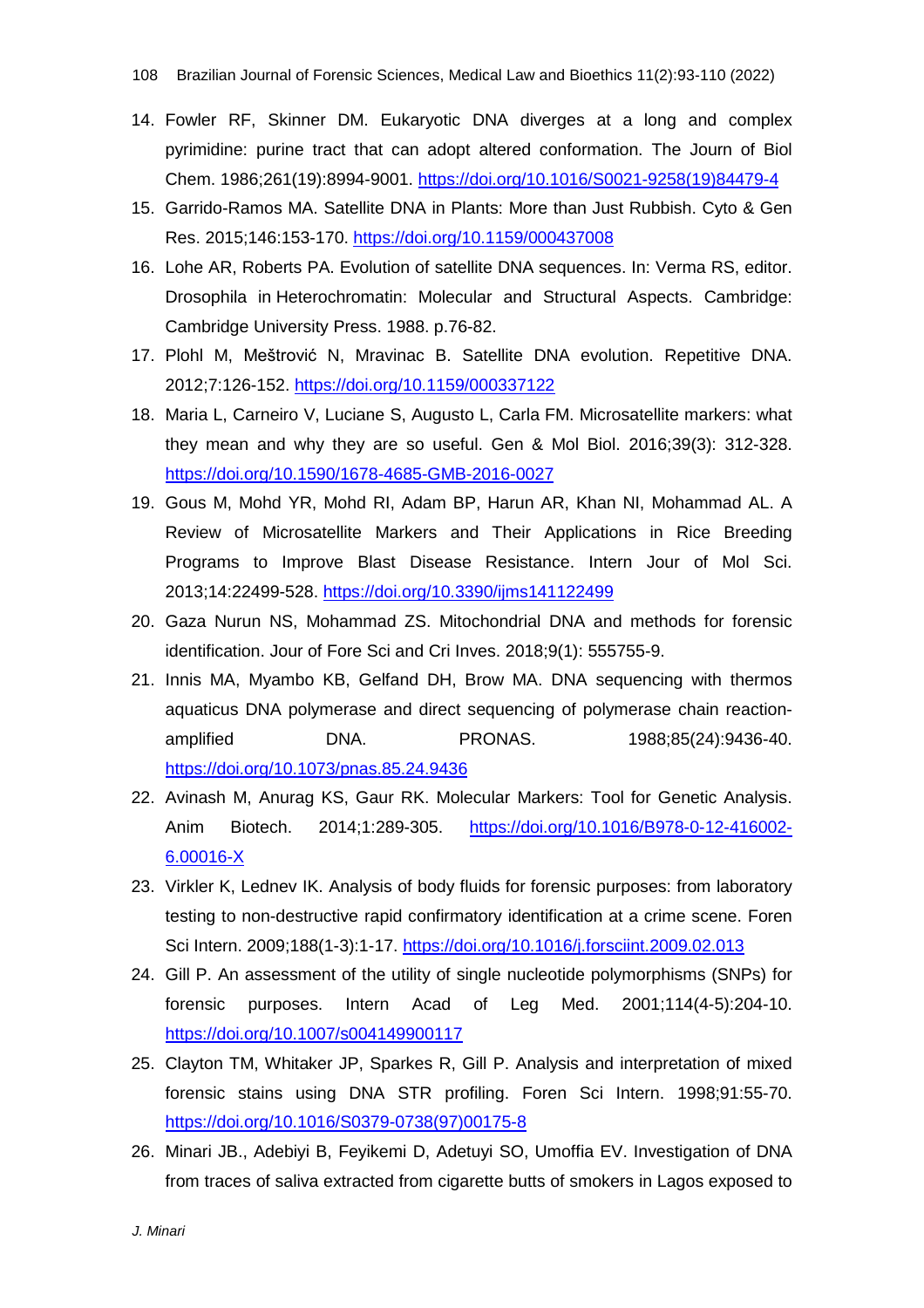different experimental conditions using STR markers. Journ of Sci Res & Dev. 2021;20(1):15-24.

- 27. Bowers CM. Problem-based analysis of bitemark misidentifications: the role of DNA. Foren Sci Intern. 2006;159(1):104-9. <https://doi.org/10.1016/j.forsciint.2006.02.032>
- 28. Reitsma MB, Kendrick PJ, Ababneh E, Abbafati C, Abbasi-Kangevari M, Abdoli A, Abedi A, Abhilash ES, Abila DB, Aboyans V, Abu-Rmeileh NM, Ahmad S, Ahmadi K.. Spatial, temporal, and demographic patterns in prevalence of smoking tobacco use and attributable disease burden in 204 countries and territories, 1990-2019: a systematic analysis from the Global Burden of Disease Study 2019. The Lancet. 2021;397:2337-60. [https://doi.org/10.1016/S0140-6736\(21\)01169-7](https://doi.org/10.1016/S0140-6736(21)01169-7)
- 29. American Cancer Society, Vital Strategies. The Tobacco Atlas: [Nigeria Fact Sheet]. [https://files.tobaccoatlas.org.](https://files.tobaccoatlas.org/wp-content/uploads/pdf/nigeria-country-facts-en.pdf) Accessed October, 10 2021.
- 30. National Bureau of Statistics, Federal Ministry of Health, World Health Organization Regional Office for Africa, CDC Foundation, Department of Health and Human Services USA, Centers for Disease Control and Prevention . GATS Nigeria. Global Adult Tobacco Survey: Country Report 2012. [http://www.nigerianstat.gov.ng.](http://www.nigerianstat.gov.ng./) Accessed September 28, 2021.
- 31. African Tobacco Control Alliance. The sale of single sticks of cigarettes in Africa. [https://atca-africa.org/en/the.](https://atca-africa.org/en/the) Accessed August 20, 2021.
- 32. Ijeoma UI, Chika NO, Deborah O, Benjamin SCU, Scott M, Emmanuel NA, Sijiu W, Echezona EE. Predictors of current tobacco smoking by adolescents in Nigeria: Interaction between school location and socioeconomic status. Toba Indu Dise. 2020;18:13-9. <https://doi.org/10.18332/tid/117959>
- 33. Aguirre A, Testa-Weintraub, LA, Banderas, JA, Haraszthy, GG, Reddy, MS, Levine MJ. Sialochemistry: A diagnostic tool? Critic Rev in Oral Biol and Med. 1993;4:343- 50. <https://doi.org/10.1177/10454411930040031201>
- 34. Bianchi L, Liò P. Forensic DNA and bioinformatics. Bri Bioinforma. 2007;8(2):117- 28. <https://doi.org/10.1093/bib/bbm006>
- 35. Van SK, De-Ceuleneer M, Dhaenens, M, Van. HD, Deforce D. Mass spectrometrybased proteomics as a tool to identify biological matrices in forensic science. Intern journ of leg med. 2013;127(2):287-98. <https://doi.org/10.1007/s00414-012-0747-x>
- 36. Abraham JE, Maranian MJ, Spiteri I, Russell R, Ingle S, Luccarini C, Earl HM., Pharoah PD, Dunning AM, Caldas C. Saliva samples are a viable alternative to blood samples as a source of DNA for high throughput genotyping. BioMed Cent Med Gen. 2012;5:19-24. <https://doi.org/10.1186/1755-8794-5-19>